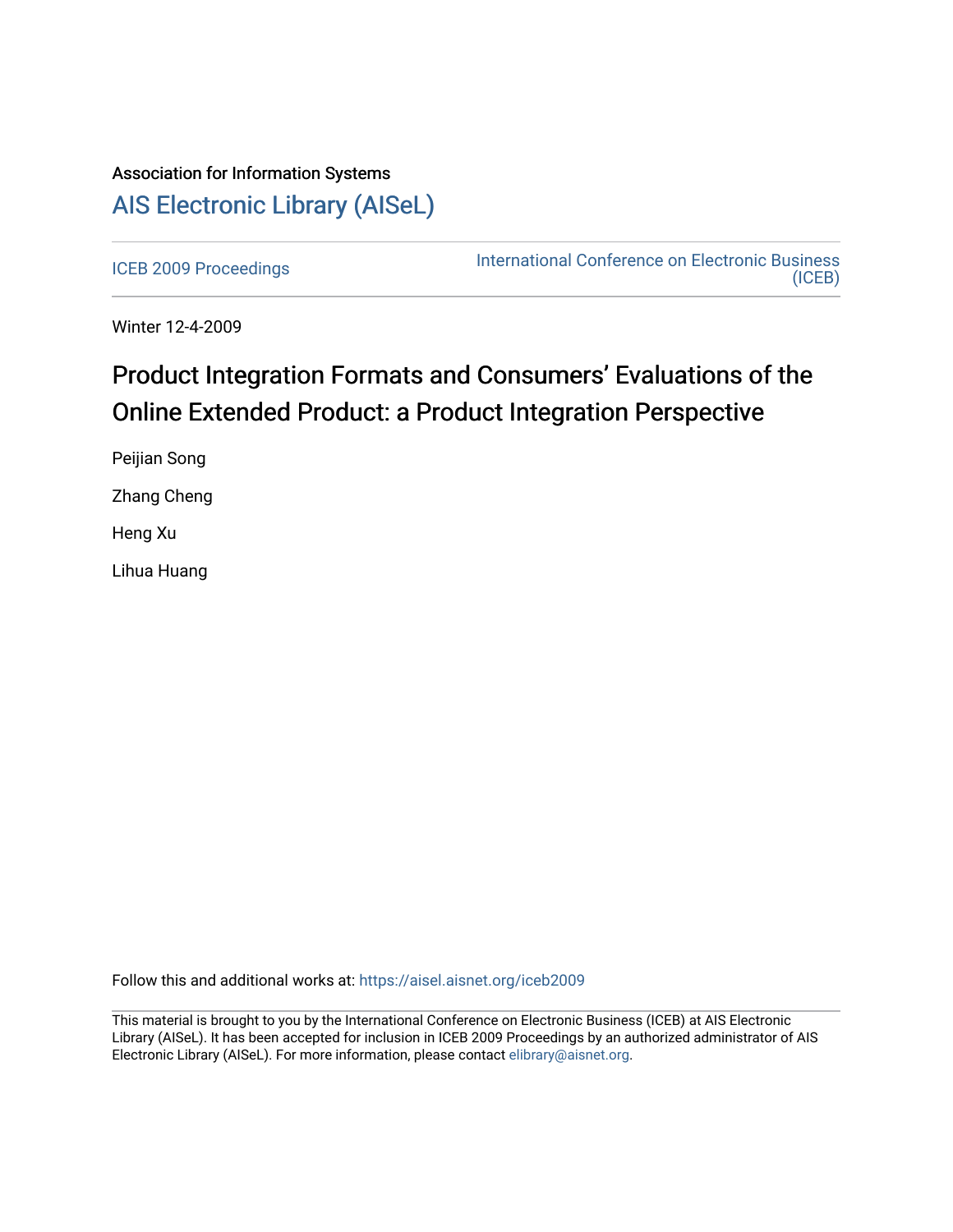## **PRODUCT INTEGRATION FORMATS AND CONSUMERS' EVALUATIONS OF THE ONLINE EXTENDED PRODUCT: A PRODUCT INTEGRATION PERSPECTIVE**

Peijian Song<sup>1</sup>, Cheng Zhang<sup>1</sup>, Heng Xu<sup>2</sup> and Lihua Huang<sup>1</sup> <sup>1</sup>School of Management, Fudan University, China  $2^2$  College of Information Sciences and Technology, Pennsylvania State University, United **States** 061025018@fudan.edu.cn; zhangche@fudan.edu.cn; hxu@ist.psu.edu; lhhuang@fuand.edu.cn

## **Abstract**

After launching new products, firms are spending substantial amount of resources into cross-product integration to attract traffic. While customers place increasing value on product integration, little is known about the influence of product integration on consumers' evaluation of extended product. Based on the product presentation perspective, this study proposed and validated a research model through a scenario-based experiment. The findings suggest that value added integration, rather than the data interface and add-on module integration, is associated with a higher level of perceived diagnosticity. Perceived diagnosticity had a significant influence on consumers' evaluations of the extended product. This study contributes to the research and practice by providing insights about product promotion within the online context.

**Keywords:** Product Integration, Product Presentation, Perceived Diagnosticity, Human Computer Interface

## **Introduction**

Competition is keen among online merchants and content providers. To remain competitive, online merchants have been adopting certain strategies to attract and retain customers. A common strategy is the multi-product competition. After gaining success in one market through flagship product, online firms often continue to launch new products to capture new markets. For example, after having great success in the search engine market, Google launched email (Gmail), instant messenger (GTalk), and electronic payment (Google Checkout) services. After the success of its web portal, Yahoo launched online instant messenger services (Yahoo messenger).

Web traffic is the key asset and indicator of an online Information Technology (IT) product success. Undoubtedly, after launching new products, firms are spending substantial amount of resources into online promotion to attract traffic. According to the Interactive Advertising Bureau,

the expense on online advertisement in 2008 had rose to \$23.4 billion in U.S [1]. In another study, conducted by the European Interactive Advertising Association, 70% of advertisers claimed that their allocated funds to online ads are projected to rise in 2009 [2]. Therefore, introducing a new product to existing as well as new traffic represents a critical opportunity for firms. Since cross-product integration has become an important tool to make use of existing traffic, this poses one important question: How would online product integration affect consumers' intention to use the extended product?

Although, the practice of product integration in the online environment is expanding and customers place considerable emphasis and increasing value on cross-product integration, little is known about the effects of product integration and its artifacts on users. On one hand, as early as 1970s, software engineering researchers proposed the concept of coupling to measure the strength of association established by a connection from one module to another [3]. Later, software engineering scholars generally began to focus on the measurement of coupling in different contexts and from different perspectives [4, 5]. On the other hand, in innovation management field, researchers generally pay much attention on the antecedents of product integration and the influence of technology integration on product development performance [6, 7, 8].

In contrast to the proliferation of online cross-product integration worldwide, work by Information Systems (IS) researchers in this area is scant. There is little theoretical work in the literature that considers the relationships between product integration and the cognitive, behavioral, and decision measures of users. Success in devising multi-product competition strategies through cross-product integration depends on a clear understanding of its effectiveness. Research on product integration will provide online providers with a deeper understanding of the different product integration approaches that would maximize the benefits when entering new markets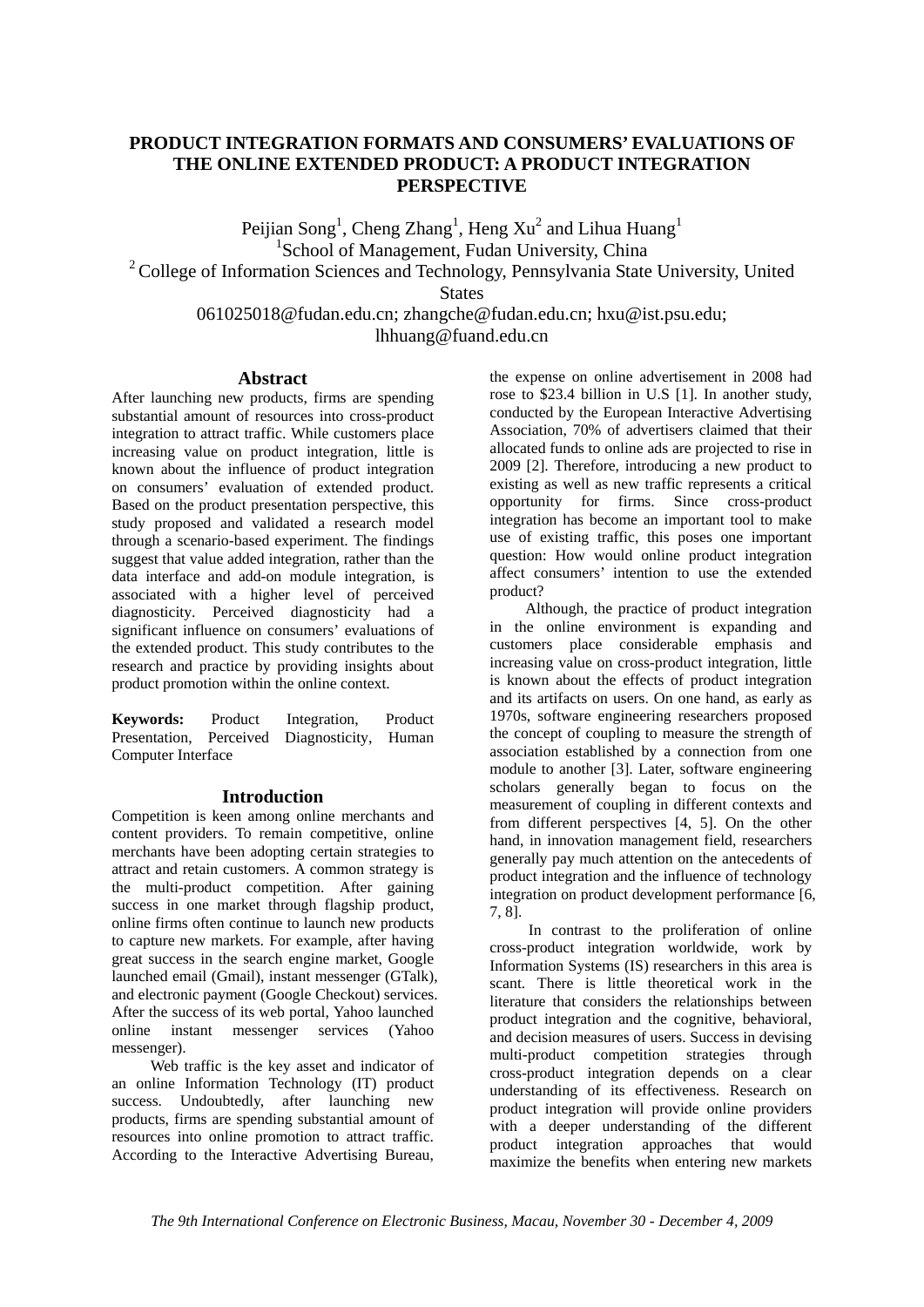and business opportunities.

## **Theoretical Development**

Given the importance of the cognitive stimulus as a catalyst in the online users' decision-making process, environmental psychology has been a logical theoretical foundation for studying the influence of technology product integration on online promotion effectiveness. In particular, researchers have drawn from the stimulus-organism-response (S-O-R) paradigm and posit that environmental cues act as stimuli that affect an individual's cognitive reactions which in turn affect behavior. In the next subsection, we propose that the technology product integration acts as a stimulus that influence the online users' learning efficacy when interacting with the promotion environment, which ultimately affects their intention to use the extended product.

## **Product Integration as Environmental Stimulus**

In the online environment, IT mediates the exposure of the online promotion. Thus, it is intuitive that not only the extended product characteristics but also the interaction between extended products and promotion environment (i.e. the focal product) would influence consumer evaluations of extended product. Technology product integration is the combination of different technology products, enabling them to interact with each other. According to the nature of coupling (external or internal) and extent of coupling (comprehensive/value added or minimal), Nambisan [8] identified three main types of technology integration: value added internal integration, add-on module integration, and data interface integration. Value-added integration refers to integrating internally the focal product with extended product and merging the data and the functions of the two products in a seamless fashion [9]. Based on the coupling between the two products, value-added integration offers additional product features. The second type of product integration, add-on module integration, involves the integration of the focal product with relevant product through an external module or component (i.e., separate from the focal product itself). While the integration is achieved externally, such an add-on module would still provide the requisite support for a comprehensive integration and sharing of data and functions of the two products [8]. The third type of product integration, data interface integration, involves the external integration of the focal product with a relevant product by defining the technical interface needed to affect the transfer of data across the two products [10]. Such product interface specifications provide only a minimal level of functional integration

across the two products.

## **Product Presentation and Learning Efficacy**

Interaction with the online environment leads to cognitive reactions. Cognitive reactions to the stimulus refer to the mental processes occurring in individuals' mind when they interact with the stimulus [11]. Different concepts, such as learning efficacy, have been used to describe cognitive reactions that result from interacting with the environment. Online product presentations are designed to introduce products to consumers, to help consumers form a clear understanding of products, and, ideally, to impress consumers with superior or attractive product features [12]. in an attempt to facilitate consumers' understanding of how a product performs, current online product presentations are typically pictorial or image-based, and use vivid visual effects encompassing products' appearance, functionality, and behavior under different working conditions. Vessey and Galletta [13] suggest that different presentation formats significantly influence the quality of cognitive learning. The cue-summation theory can explain the efficacy of learning in the online environment.. The cue-summation theory posits that learning is more effective as the number of available cues or stimuli (either across channels or within channels) increases [14, 15].

Several recent education and electronic commerce studies have argued that the product presentation triggers active learning, consequently improving learners' performance and learning experiences  $[16, 17]$ . For example, Mayer  $[18]$ suggested that meaningful learning occurs when learners actively process information presented to them, and when they actively construct mental representations. In another study, Mayer et al. [19] termed this process as constructivist learning. Both studies argued that active leaning includes paying attention to the processes of selecting relevant information, mentally organizing the information into coherent representations, and integrating the representations with one another as well as with relevant prior knowledge. Carroll et al. [16] suggested that active leaning typically takes the form of learning by doing, by thinking, and by knowing. Specifically, in an active learning mode, learners prefer to try things out rather than read or follow structured systematic formulae. They prefer to make sense of their learning experiences by developing and examining hypotheses rather than by depending on rote assimilation of information. They also tend to relate their learning experiences to prior knowledge or metaphors to figure out how to perform certain processes and to decide which processes to perform [20].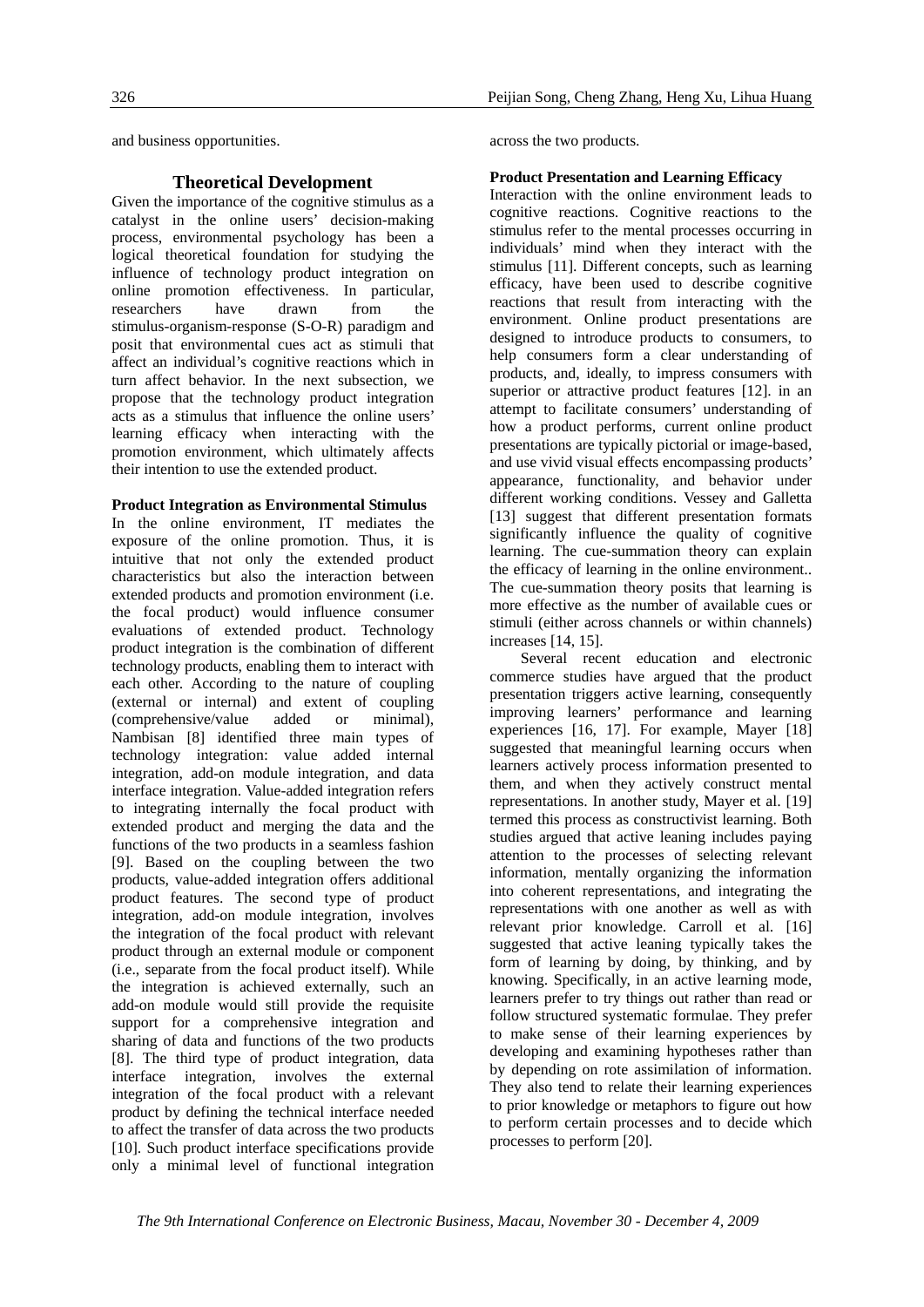## **Research Hypotheses Effects of Product Integration Formats**

In their study of online product experience, Jiang and Benbasat [21] used perceived diagnosticity construct to represent consumers' perceptions of a channel's ability to convey relevant product information that can assist them in understanding and evaluating the quality and performance of products promoted online. Since enhancing consumers' abilities to evaluate products is a prominent goal that drives design improvements in product presentations, perceived diagnosticity is particularly important in the present study [22]. Richer media are typically considered more capable of unambiguously conveying information; therefore, consumers' perceptions of the richness of the interfaces are likely to determine their perceptions of a channel's capability to help them learn product information [23, 24, 17].

As already mentioned, according to the cue-summation theory, learning is more effective as the number of available cues or stimuli increases [14, 15]. Value added integration involves integrating the products internally and merging the data and functions of two products in a seamless fashion [9]. Based on the coupling between the two products, value added integration offers additional product features [8]. The available cues or stimuli for learning the quality and performance of the extended product would increase. Hence, the efficacy of learning would be enhanced and consumers would be likely to improve product understanding. Although add-on module integration provides the requisite support for a comprehensive integration and sharing of data and functions of the two products, consumers can only learn the quality of the extended product through performing the shared functions. Therefore, the information presented to consumers in the value added integration format is perceived as richer compared to the information presented in the add-on module integration format.

*H1a: Technology product integration in the value added internal format would lead to a higher perceived diagnosticity compared to product integration in the add-on module format.* 

Add-on module integration provides the support for a comprehensive integration and sharing of data and functions of the two products. This can facilitate consumers' understanding of how the extended product performs by observing the product's functionality and its behavior under integrated working conditions. Data interface integration only facilitates the transfer of data across the two products. Facing the minimal level of functional integration, users will have more difficulties to learn the quality and performance of extended product. Further, from the leaning curve perspective, the add-on module integration enables the process of integration to be transparent resulting in a lower learning curve. In the data interface integration situation, consumers can only learn through the transfer of data, which is hard to observe, and from learning experiences. Therefore, with more difficulties to learn the extended product, consumers' perceptions of the ability of focal product to convey relevant information that can assist them in understanding and evaluating the extended products would be lower. Hence, the following hypothesis were made:

*H1b: Technology product integration in the add-on module format will lead to a higher perceived diagnosticity compared to product integration in the data interface format.* 

## **Effects of Product Integration Formats**

Research has shown that three evaluation criteria — utilitarian, hedonic, and social values succinctly cover a broad set of factors that individuals consider important in the context of IT use [25]. The utilitarian value relates to the effectiveness and efficiency resulting from the use of an IT application [26]. The hedonic value is associated with the fun or pleasure derived from using the application [27]. The social value refers to the enhancement of social images of users by their use of the application [28]. The salience of utilitarian, hedonic, and social values factors varies according to the research context. Furthermore, some variables other than the three value factors may emerge as salient factors, depending on the research context [28]. However, this study examines only the essential set of user evaluations to focus on its core topic, that is, intention to use the extended product.

In the context of online technology product evaluation, perceived diagnosticity represents consumers' cognitive belief that a channel facilitates their product understanding [21]. If consumers believe that a product experience is diagnostic, it is likely that their beliefs about the product will be stronger and held with more confidence [17, 29]. Higher perceived diagnosticity means that consumers are more capable of understanding products and can make decisions that are more informed. Prior research indicates that consumers' cognitive evaluations of products are positively associated with the strength of their beliefs and confidence in their own evaluations of product attributes [30]. It follows that if the advocated product information is favorable, as is often the case when online firms promote their products, higher perceived diagnosticity would enable consumers to understand the positive product information more thoroughly, thereby, improving consumers' cognitive evaluation of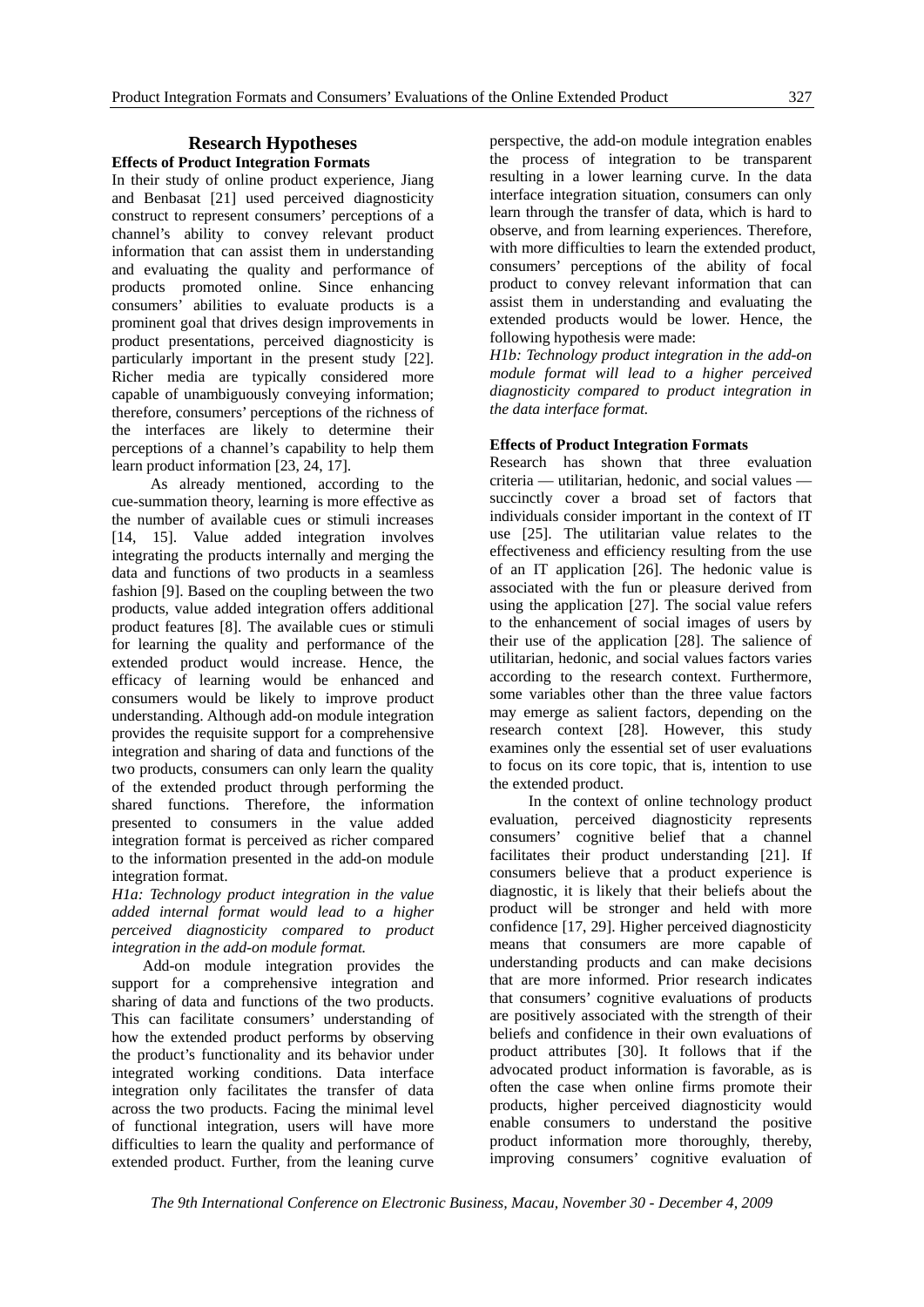products. Several studies have supported this assumption. For example, Kemph and Smith [29] observed that, in the offline promotion environment, perceived diagnosticity positively contributed to the cognitive evaluation of product attributes. Thus, it was expected that:

*H2: Perceived diagnosticity will positively influence utilitarian value of extended product. H3: Perceived diagnosticity will positively influence hedonic value of extended product. H4: Perceived diagnosticity will positively influence social value of extended product.* 

Based on the theory of reasoned action (TRA) [31], evaluations, viewed as the positive antecedent beliefs, are expected to affect people's attitudes, consequently influencing their behavioral intention [32]. In general, favorable product evaluations would lead to higher intentions to use the product simply because consumers can perceive the benefit of using the product [33]. Empirical studies on online services generally support this expectation of the positive relationship between evaluations and behavioral intention [34]. Accordingly, we expected the same logic to extend to our context.

*H5: The utilitarian value of integration will have a positive influence on intention to use the integration.* 

*H6: The hedonic value of integration will have a positive influence on intention to use the integration.* 

*H7: The social value of integration will have a positive influence on intention to use the integration.* 

## **Control Variables**

To account fully for the differences among brands and product categories, we also included two control variables that characterize our unit of analysis: attitude toward brand, and perceived fit. We selected these particular variables because of their potential influence on intention to use the

extended product, as suggested by the extant literature.

Prior to product integration, consumers already possess established attitudes toward the original product. When the extended product is launched, consumers evaluate it based on their existing attitude toward the brand. The effect of existing attitudes toward brand on the attitude toward the extended product could be either positive or negative. If the brand is associated with favorable attitudes, the extended product should benefit; if it is associated with unfavorable attitudes, the extended product should be harmed [35, 36, 37]. To account for the variances attributable to attitudes toward brand, we considered the differences among consumers regarding their attitude toward the brand as a control variable.

In this study, a new extended product was defined as a new instance that can be more or less similar to the brand and existing products. The number of shared associations between the extended product and parent brand characterized the perceived fit [35]. If consumers perceive a good fit between the original and extended product, the new extension will be more easily matched with the original brand category. Therefore, with category-based processing, positive perceptions and evaluations would be transferred to the new extended product, and the new extended product would benefit. When the fit is weak, consumers will review the information available, evaluate each piece of information separately, and make a final decision [38]. In this situation, consumers may question the ability of the firm to launch the extended products [36, 39]. If the fit is incongruous, the extension may be regarded as humorous or ridiculous. Thus, we expected a positive relationship between perceived fit and intention to use the extended product. Figure 1 illustrates our research model and basic hypotheses.



**Research Method**  To test the hypotheses in the present study, we conducted a quasi-experiment to test the hypotheses. A quasi-experimental design was adopted because this approach allows us to manipulate key variables and exercise control over extraneous variables. We used a 3 (data interface,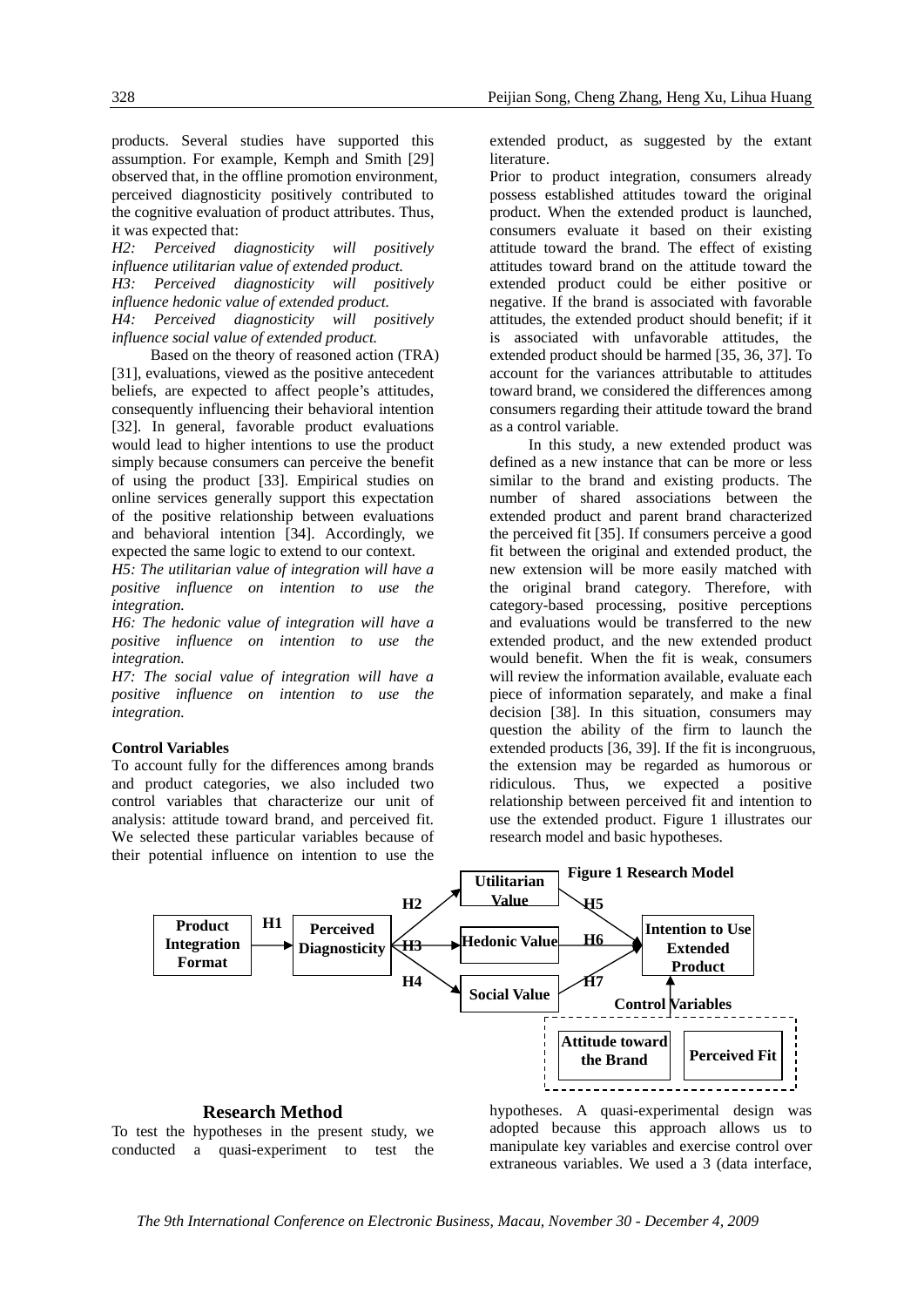add on module, and value added integration) between-subject, full-factorial design. Product integration was the manipulated factor and randomly assigned to groups. A total of 114 students from a public university participated in the experiment. Prior to the study, the subjects were informed that they would each receive \$5 as a reward for their participation. The subjects were randomly assigned to one of the three experimental conditions. All the experimental sessions were conducted in a laboratory with 60 identical PCs connected to the Internet.

## **Manipulations**

We operationalized technology product integration by using a scenario-based method. The scenario-based method has been adopted in information system research [40]. Sheng et al. [41]<br>justified the appropriateness of using justified the appropriateness of using scenario-based methods for studying ubiquitous computing applications, "the use of scenarios makes it possible for researchers to study the emerging [...] phenomenon without being constrained by the timing of the study or the state-of-the-art of technology". Therefore, we manipulated three types of integration (data interface, add on module, and value added) using different scenarios. A search engine and its promoted two new products (C2C website and online Chinese encyclopedia) were adapted in this study to yield different scenarios.

In the data interface integration scenario, the vendor just uses one hyperlink to promote the new products. When logging on the search engine, if users want to use the promoted products, they need to click the links. In add on module integration scenario, there exists a pop up messenger to promote the new products. When users log on the homepage of search engine, the messenger will pop up. If users want to use the promoted products, they can click the links appeared on the messenger. In the value added integration scenario, vendors supply additional features based on the coupling between products. In the case of integration between search engine and C2C website, when users search one product in the search engine, the relevant linkages about this product in the C2C website will appear as the search suggestion. Therefore, without logging on the homepage of C2C website, users can find the product in the commerce website directly. In the case of integration between search engine and online encyclopedia, when users search one concept in the search engine, the relevant links in the online encyclopedia will also emerge as the search suggestion. Hence, without logging on online encyclopedia, users can find the explanation about this concept in online encyclopedia directly.

#### **Procedure and Task**

All the participants were told that all instructions were provided online and that they should read the instructions carefully and complete the study independently. Because two product evaluation tasks were involved in the experiment, the order by which subjects examined products was randomized, such that half of the participants examined the search engine and C2C website integration first, while the other half examined the search engine and online encyclopedia integration first. After logon into our online system, as is commonly used in marketing research that investigates consumer behavior, a cover story was provided to all subjects. They were told that one new product (C2C website or online Chinese encyclopedia) has been introduced recently, and their feedback would be very important for the evaluation of the promotion strategy. Next, the subjects were randomly assigned one of the 3 treatment scenarios. Our Web-based system generated the scenarios randomly so that each respondent had an equal and independent chance of being put into any of the 3 scenarios. The subjects were asked to assume the role of potential user and were presented with the introduction of the integration used for promotion, which took the form of the website to enhance realism. The subjects were asked to read these materials and read as much of the information provided as possible. The experimental system logged the accesses made by the subjects to all the URLs to ensure that the subjects had actually read the manipulated condition. Finally, the subjects were asked to complete a post-session questionnaire on attitude toward the promotion and intention use the promoted products. After the experiment, 5 subjects were dropped from the sample for the following reasons: two subjects failed to complete the questionnaires. Three subjects reported inconsistent subjects. Hence, we collected 109 valid responses, which gave us 218 (109×2) observations in the following analysis.

#### **Measurement**

Theoretical constructs were operationalized using validated items from prior research. Minor changes in the wordings were made so as to fit them into the current investigation context. The measures for intention to use the extended product were adopted from Wixom et al. [42]. The measures of utilitarian value were based on Mathwick et al. [43] and Kim et al. [34]. The measures of hedonic value were based on Davis et al. [27]. Social value was measured using the three-item scale proposed by Perse [44]. Perceived diagnosticity was measured using the measurement from Jiang and Benbasat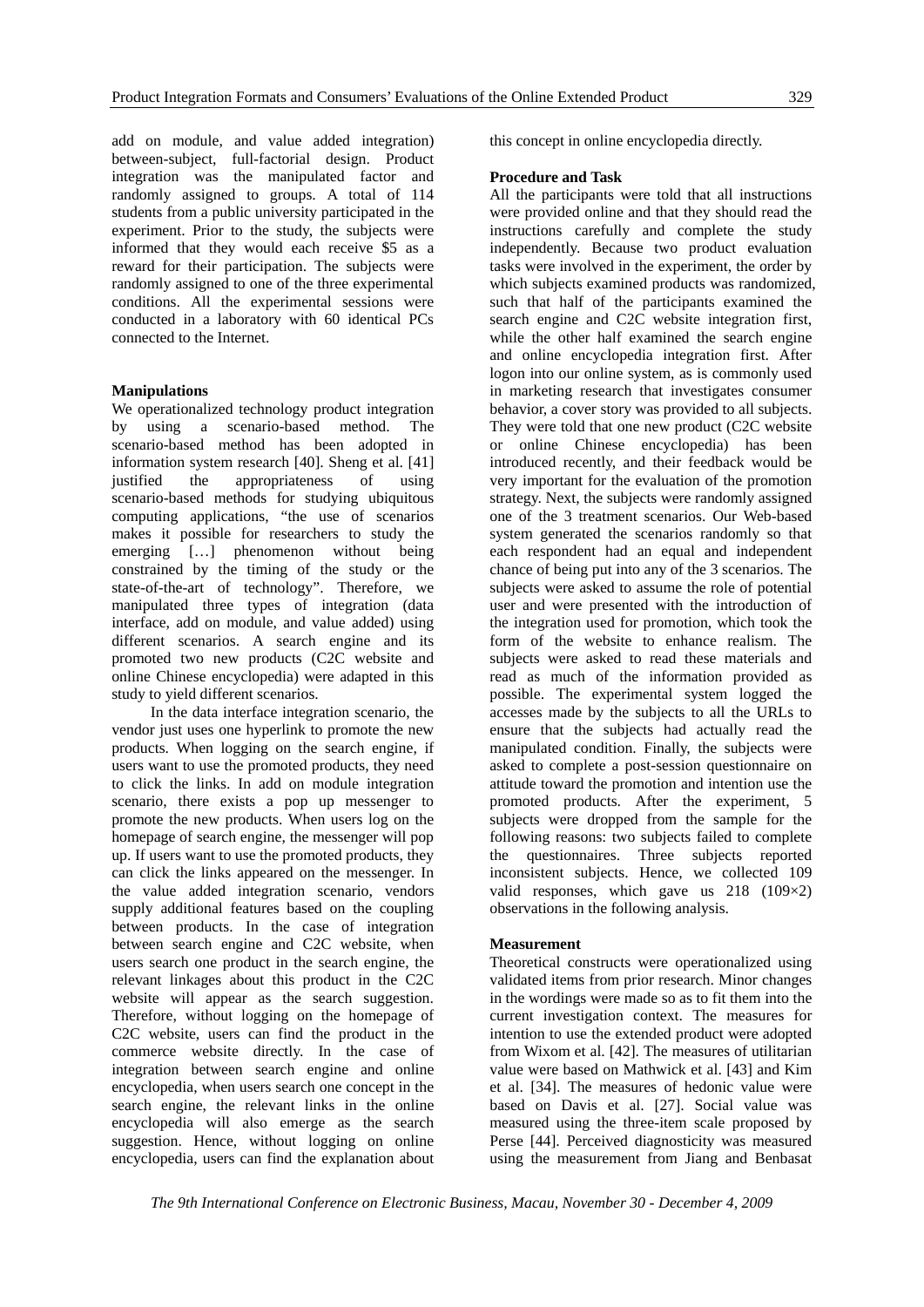[17]. The questionnaires use the seven-point Likert scale ( $1 =$  strongly disagree,  $7 =$  strongly agree).

## **Data Analysis and Results**

## **Manipulation Check**

To ensure that the subjects attended to their assigned product integration patterns, manipulation checks were included in the post-session questionnaire. An analysis of variance (ANOVA) was conducted with perceived integration level as the dependent variable and product integration patterns as the independent variable. Results revealed a significant effect of product integration patterns  $(F(2, 215) = 21.19, p<0.01)$ . The value added integration received significantly higher integration level perception  $(M = 5.51)$  than did the add-on module integration  $(M = 5.04)$  and data interface integration  $(M = 4.47)$ . The add-on module integration received higher integration level perception  $(M = 5.04)$  than did the data interface integration ( $M = 4.47$ ). These suggest that the product integration patterns manipulation was successful.

#### **Measurement Model**

Following the recommendation of Anderson and Gerbing [45], we tested the measurement model first before undertaking hypothesis testing. The measurement model was tested for all multi-item constructs to ensure instrument quality. Confirmatory factor analysis (CFA) was conducted to test the convergent and discriminant validity of items.

Convergent validity indicates the extent to which the items of a construct are related in actual data, and measures the correlation among items of a given construct. To assess this validity, Anderson and Gerbing [45] suggested three criteria. First, the standardized factor loadings must be statistically significant. Second, the composite factor reliability (CFR) and Cronbach's Alpha should be greater than 0.7. Third, the average variance extracted (AVE) of each factor should be greater than 0.5. The results of applying these three criteria show that all the standardized factor loadings are statistically significant; the CFRs and Cronbach's Alphas are greater than 0.7; and that AVEs are all greater than 0.5. Thus the convergent validity was supported.

We used the method proposed by Lastovicka and Thamodaran [46] to cross-check discriminant validity. They suggested the use of the Average Variance Extracted (AVE), which provides information about the amount of variance in items that are explained by the construct. For every construct, if the square root of its AVE is greater than its correlation with other constructs, discriminant validity is established [47]. The result shows that the square roots of the corresponding AVE are all greater than their correlations with other constructs.

## **Results on Perceived Diagnosticity**

The ANOVA analysis on the perceived diagnosticity suggests that integration formats significantly affect perceived diagnosticity. Post hoc analysis based on Scheffe test reveals (see Table 1): (1) value added integration is associated with higher level of perceived diagnosticity than the data interface integration and add on module integration; (2) add on module integration is not associated with higher level of perceived diagnosticity than data interface integration, thus providing partial support for H1.

| Table 1 Results on Ferceived Diagnosticity |           |                  |            |      |                         |             |
|--------------------------------------------|-----------|------------------|------------|------|-------------------------|-------------|
| (I) group                                  | (J) group | Mean             | Std. Error | Sig. | 95% Confidence Interval |             |
|                                            |           | Difference (I-J) |            |      | Lower bound             | Upper bound |
| 1 Data Interface                           |           | $-0.15$          | 0.17       | 0.82 | $-0.60$                 | 0.30        |
| $mean = 5.02$                              |           | $-0.58(*)$       | 0.17       | 0.00 | $-1.03$                 | $-0.13$     |
| 2 Add on Module                            |           | 0.15             | 0.17       | 0.82 | $-0.30$                 | 0.60        |
| $mean = 5.17$                              |           | $-0.43(*)$       | 0.17       | 0.05 | $-0.88$                 | 0.02        |
| 3 Value Added                              |           | $0.58(*)$        | 0.17       | 0.00 | 0.13                    | 1.03        |
| $mean = 5.60$                              |           | $0.43(*)$        | 0.17       | 0.05 | $-0.02$                 | 0.88        |

**Table 1 Results on Perceived Diagnosticity**

## **Impacts of Perceived Diagnosticity**

Following the establishment of the measurement model, the structural model was assessed. The proposed model was tested through the structural equations modeling the (SEM) technique with PLS Graph Version 3.0. Tests of significance of all paths were performed using the bootstrap resampling procedure. Figure 2 presents the results of the analysis with estimated standardized path coefficients for this study.

As shown in Figure 2, all of the hypothesized paths in the research model were found to be statistically significant. As predicted, perceived diagnosticity has a significant influence on utilitarian value (0.672), hedonic value (0.647) and social value (0.456) of the new extended product. Utilitarian value (0.504) and hedonic value of extended product (0.238) both have a significant influence on intention to use the extended product. Hypotheses 2, 3, 4, 5 and 6 are supported. Among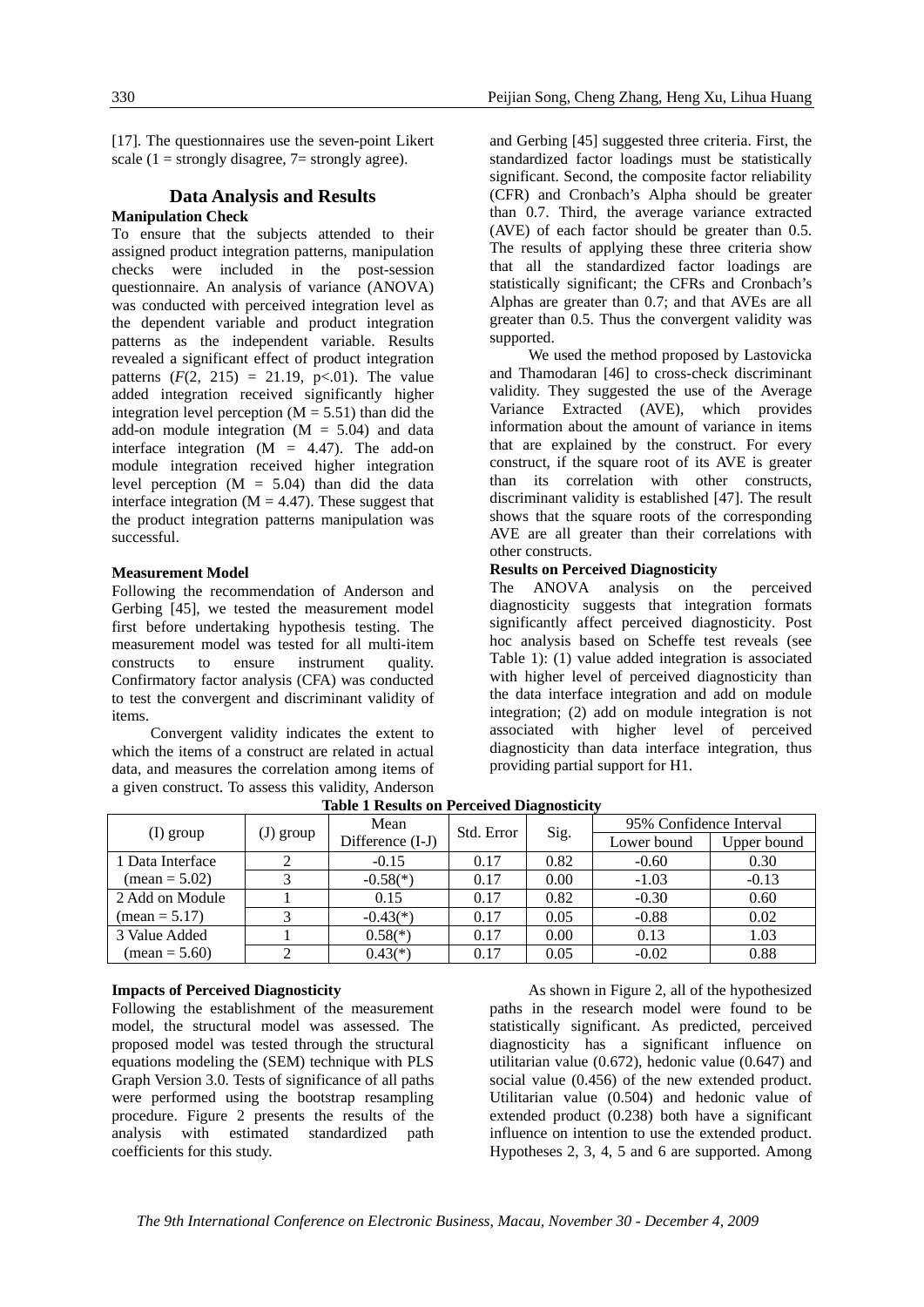the control variables, attitude toward brand has a significant coefficient in all of the paths. This is intuitive due to the fact that, when the extended product is launched, consumers evaluate it on the basis of their attitude toward the brand. If the brand is associated with favorable attitudes, the extended product should benefit. The R squares values showed that utilitarian value, hedonic value, and attitude toward parent brand explain 72.7% of the variance in intention to use the extended product.



**Figure 2 Standardized PLS Solutions** 

## **Discussion and Conclusions Discussion of Findings**

Research to date on the technology product integration has ignored the individuals' responses to product integration, which is an important consequence for product integration. Drawing on the online product presentations, active learning, and the concept of perceived diagnosticity, this research demonstrates that the integration between different online products influence perceived diagnosticity. Perceived diagnosticity positively influences customers' evaluations of extended product, and consequently customers' intention to use the extended product. When information is presented in value added integration format, consumers can learn about the quality and performance of the extended product through additional features, in addition to performing the shared functions. Compared to other forms of integration, value added integration offers more features, through which customers can obtain product information. Existing studies have found that visual and functional controls can increase perceived diagnosticity over picture-based product presentation [17, 21]. This research demonstrates that the product integration format can also positively influence perceived diagnosticity, and that this kind of influence can have an effect on customers' intention to use the extended product consequently.

Social value did not have a positive impact on the intention to use extended product in this study, a finding that is consistent with Kim et al.'s [34] conclusions. Research has shown that utilitarian, hedonic, and social values succinctly cover a broad set of factors that individuals consider important in the context of IT use [25]. The salience of each factor will vary according to

the research context. Using responses from actual users of two online news sites, Kim et al. [34] found that social value has little impact on usage intention, and this result did not vary with past use of the product. Considering that not all of the three components of value are expected to be relevant in a given context, this result is not surprising. Extant work has shown that a consumer's choice is shaped by the context, in which humans process information. Therefore, the present results further suggest that the omission of the context from within any conceptual framework may be problematic.

## **Limitations and Future Research**

This study is subject to several limitations. First, this quasi-experiment was based on the search engine, C2C website, and online encyclopedia. As a result, caution is required in generalizing these findings to other technology products. Other factors, such as the characteristics of the tasks or the background environment, may play a role in determining the intention to use the extended product. Therefore, the replication of this study in other contexts is necessary before the results can be generalized to other types of technology products and settings. Second, search engines, C2C website, and online encyclopedia are complementary products. This study may overestimate the role of product integration in the evaluations of the extended products because of the cross network externalities. Finally, in the last few years, holistic experiences with technology as captured by constructs such as enjoyment and flow, have been studied within the computer-mediated environments and have been recommended as an important metric for assessing online consumer behavior [48]. Future research should also examine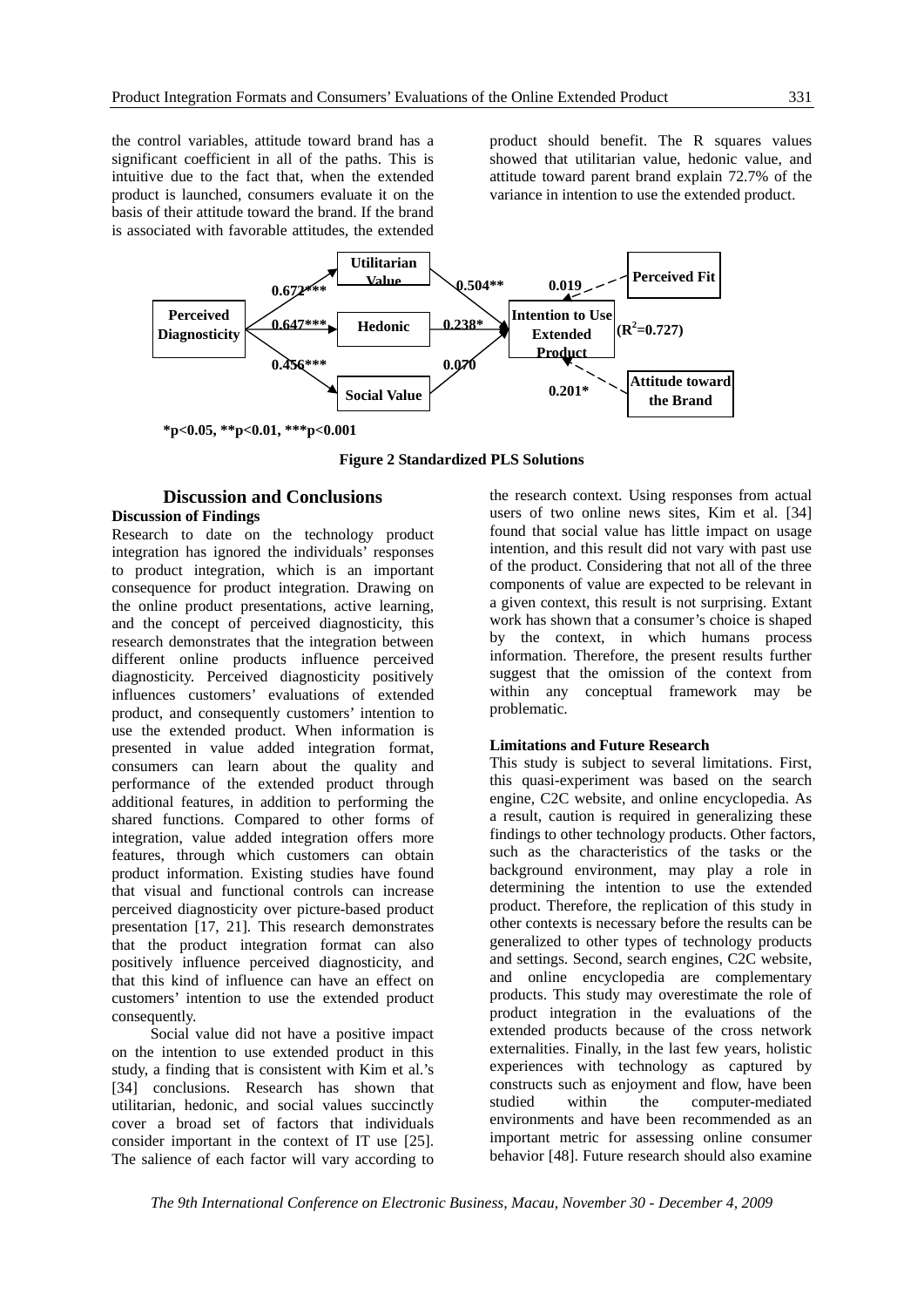the influence of online product integration on consumers' subjective enjoyment of the interaction between technology products (i.e. the state of flow).

## **Appendix**

## Measurement Items

#### **Intention to Use the Extended Product**

I intend to use the extended product at every opportunity in the future.

I plan to increase my use of the extended product in the future.

#### **Perceived Diagnosticity**

The existing product is helpful for me to evaluate the extended product.

The existing product is helpful in familiarizing me with the extended product.

The existing product is helpful for me to understand the performance of the product.

## **Utilitarian Value**

All things considered, this extended product would provide very good value.

Using this extended product would be worth my time and efforts.

It would be of value for me to use this extended product.

#### **Hedonic Value**

Using this extended product is fun.

Using this extended product is a joy to me.

Using this extended product is enjoyable.

Using this extended product is very entertaining.

## **Social Value**

Using this extended product makes people hold me in high regard

Using this extended product enhances the image which others would have of me,

Using this extended product helps me to show others who I am

## **References**

- [1] WebProNews, Online Ad Revenue Up 10.6%, Available from: http://www.webpronews.com /topnews/2009/03/30/online-ad-revenue-up-10 6, 2009, Accessed July 7, 2009.
- [2] MediaWeek, Online Ad Spend to Rise at Expense of Traditional Media, Available from: http://www.mediaweek.co.uk/news/900552/O nline-ad-spend-rise-expense-traditional-media /,2009, Accessed July 6, 2009.
- [3] Stevens, W.P., Myers, G.J., and Constantine, L.L. "Structured Design," *IBM Systems Journal*, (13:2), 1974, pp. 115-139.
- [4] Allen, E.B., and Khoshgoftaar, T.M. "Measuring Coupling and Cohesion: An

Information-Theory Approach," *Proceedings of the 6th International Symposium on Software*, 1999.

- [5] Briand, L.C., Daly, J.W., and Wüst, J. K. "A Unified Framework for Coupling Measurement in Object-Oriented Systems," *IEEE Transactions on Software Engineering*, (25:1), 1999, pp. 91-121.
- [6] Iansiti, M. "Technology Integration: Management Technological Evolution in a Complex Environment," *Research Policy*, 24, 1995, pp. 521-542.
- [7] Iansiti, M. *Technology Integration: Making Critical Choices in a Dynamic World*, Harvard Business School Press, MA, 1998.
- [8] Nambisan, S. "Complementary Product Integration by High-Technology New Ventures: The Role of Initial Technology Strategy," *Management Science* (48:3), 2002, pp.382-398.
- [9] Hurst, K. *Engineering Design Principles*, Halsted Press, New York, 1999.
- [10] Sengupta, S. "Some Approaches to Complementary Product Strategy," *Journal of Product Innovation Management* (15), 1998, pp. 352-367.
- [11] Eroglu, S.A., Machleit, K.A., and Davis, L.M. "Atmospheric Qualities of Online Retailing: A Conceptual Model and Implications," *Journal of Business Research*, (54:5), 2001, pp.177-184.
- [12] Hoch, S.J., and Deighton, J. "Managing What Consumers Learning form Experiences," *Journal of Marketing* (53:2), 1989, pp. 1-20.
- [13] Vessey, I., and Galletta, D. "Cognitive Fit: An Empirical Study of Information Acquisition," *Information Systems Research* (2:1), 1991, pp.63-84.
- [14] Moore, D. M., Burton, J. K., and Myers, R. J. "Multiple-Channel Communication: The Theoretical and Research Foundations of Multimedia," in *Handbook of Research for Educational Communications and Technology*, D. Jonassen (ed.), Simon & Schuster MacMillan, New York, 1996, pp. 851-875.
- [15] Severin, W. J., "Another Look at Cue Summation," *Educational Technology Research and Development* (15:3), 1967, pp. 233-245.
- [16] Carroll, J.M., Mack, R.L., Lewis, C.H., Grischkowsky, N.L., and Robertson, S.R. "Exploring Exploring a Word Processor," *Human-Computer Interaction* (1), 1985, pp. 283-307.
- [17] Jiang, Z. and Benbasat, I. "The Effects of Presentation Formats and Task Complexity on Online consumers' Product Understanding," *MIS Quarterly* (31:3), 2007, pp. 475-500.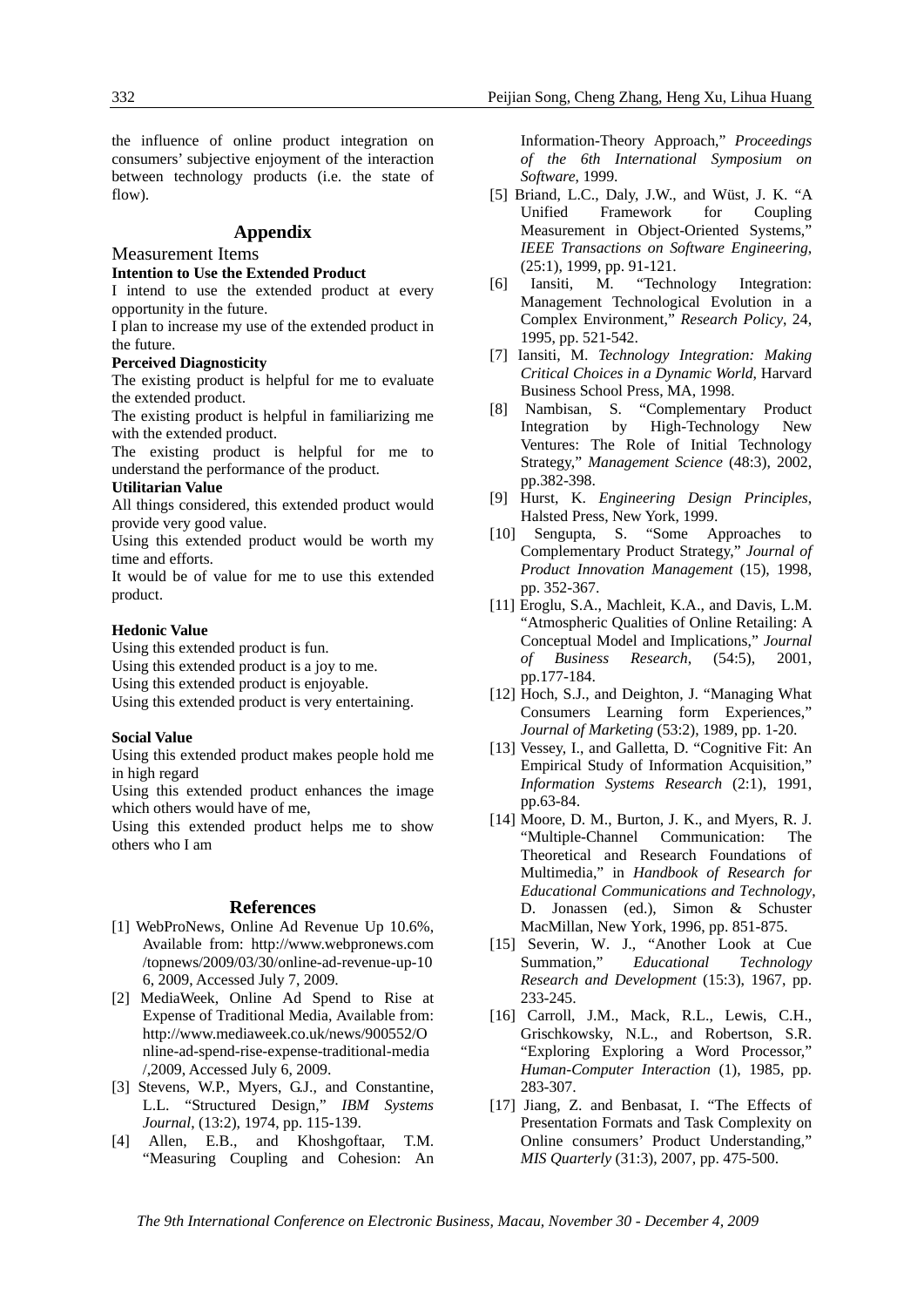- [18] Mayer, R.E. "The Promise of Multimedia Learning: Using the Same Instructional Design Methods across Different Media," *Learning and Instruction* (13), 2003, pp. 125-139.
- [19] Mayer, R.E., Dow, G.T., and Mayer, S. "Multimedia Learning in an Interactive Self-Explaining Environment: What Works in the Design of Agent-Based Microworlds?," *Journal of Educational Psychology* (95:4), 2003, pp. 806-813.
- [20] Carroll, J.M., and Mack, R.L. "Metaphor, Computing Systems, and Active Learning," *International Journal of Human-Computer Studies* (51:2), 1999, pp. 385-403.
- [21] Jiang, Z. and Benbasat, I. "Virtual Product Experience: Effects of Visual and Functional Control of Products on Perceived Diagnosticity and Flow in Electronic Shopping," *Journal of Management Information Systems* (21:3), 2005, pp. 111-148.
- [22] O'Keefe, R.M., and McEachern, T. "Web-Based Customer Decision Support Systems," *Communications of the ACM* (41:3), 1998, pp.71-78.
- [23] Daft, R.L., and Wiginton, J.C. "Language and Organization," *Academy of Management Review* (4:2), 1979, pp. 179-191.
- [24] Daft, R.L., Lengel, R.H., and Trevino, L.K. "Message Equivocality, Media Selection, and Manager Performance: Implications for Information Systems," *MIS Quarterly* (17), 1987, pp.355-366.
- [25] Venkatesh, V., Brown, S.A. "A Longitudinal Investigation of Personal Computers in Homes: Adoption Determinants and Emerging Challenges," *MIS Quarterly* (25:1), 2001, pp. 71-102.
- [26] Holbrook, M. B. "The Nature of Customer Value: An Axiology of Services in the Consumption Experience" in Service Quality: New Directions in Theory and Practice, R. T. Rust and R. L. Oliver (Eds.), Sage Publications, Newbury Park, CA, 1994, pp.  $21 - 71$ .
- [27] Davis, F.D., Bagozzi, R.P. and Warshaw, P.R. "Extrinsic and Intrinsic Motivation to Use Computers in the Workplace," *Journal of Applied Social Psychology*, (22), 1992, pp. 1111-1132.
- [28] Venkatesh, V., Morris, M. G., Davis, G. B. and Davis, F. D. "User Acceptance of Information Technology: Toward a Unified View," *MIS Quarterly* (27:3), 2003, pp. 425-478.
- [29] Kempf, D.S., and Smith, R.E. "Consumer Processing of Product Trial and the Influence of Prior Advertising: A Structural Modeling

Approach," *Journal of Marketing Research* (35), 1998, pp. 325-337.

- [30] Smith, R.E. "Integrating Information from Advertising and Trial: Processes and Effects on Consumer Response to Product Information," *Journal of Marketing Research*, (30:2), 1993, pp. 204-219.
- [31] Ajzen, I. "The Theory of Planned Behavior," *Organizational Behavior and Human Decision Processes* (50:2), 1991, pp. 179–211.
- [32] Jarvenpaa, S. L., Tractinsky, N., and Vitale, M. "Consumer Trust in an Internet Store," *Information Technology and Management* (1:12), 2000, pp. 45-71.
- [33] Fishbein, M. and Ajzen, I. *Belief, Attitude, Intention, and Behavior: An Introduction to Theory and Research*, Addison-Wesley, Reading, MA, 1975.
- [34] Kim, S.S., Malhotra, N.K. and Marasimhan, S. "Two Competing Perspectives on Automatic Use: A Theoretical and Empirical Comparison," *Information Systems Research*, (16:4), 2005, pp. 418-432.
- [35] Aaker, D.A, and Keller, K.L. "Consumer Evaluations of Brand Extensions," *Journal of Marketing*, (54), 1990, pp. 27-41.
- [36] Czellar, S. "Consumer Attitude toward Brand Extensions: An Integrative Model and Research Propositions," *International Journal of Research in Marketing*, 20, 2003, pp. 97-113.
- [37] Volckner, F. and Sattler, H. "Drivers of Brand Extension Success," *Journal of Marketing*, 70, 2006, pp. 18-34.
- [38] Sujan, M. "Consumer Knowledge: Effects on Evaluation Strategies Mediating Consumer Judgments," *Journal of Consumer Research*, (12:1), 1985, pp. 31-46.
- [39] Park, C.W., Milberg, S. and Lawson, R. "Evaluation of Brand Extensions: the Role of Product-Level Similarity and Brand Concept Consistency," *Journal of Consumer Research*, (18:2), 1991, pp. 185-193.
- [40] Xu, H., Teo, H.H., Tan, C.Y., and Agarwal, R. "The Role of Push-Pull Technology in Privacy Calculus: The Case of Location-Based Services," *Journal of Management Information Systems*, forthcoming, 2009.
- [41] Sheng, H., Nah, F., and Siau, K. "An Experimental Study on Ubiquitous Commerce Adoption: The Impact of Personalization and Privacy Concerns," *Journal of the Associations for Information Systems*, 9, 6, 2008, Article 15.
- [42] Wixom, B. H., and Todd, P. "A Theoretical Integration of User Satisfaction and Technology Acceptance," *Information Systems Research,* (16:1), 2005, pp. 85-102.

*The 9th International Conference on Electronic Business, Macau, November 30 - December 4, 2009*